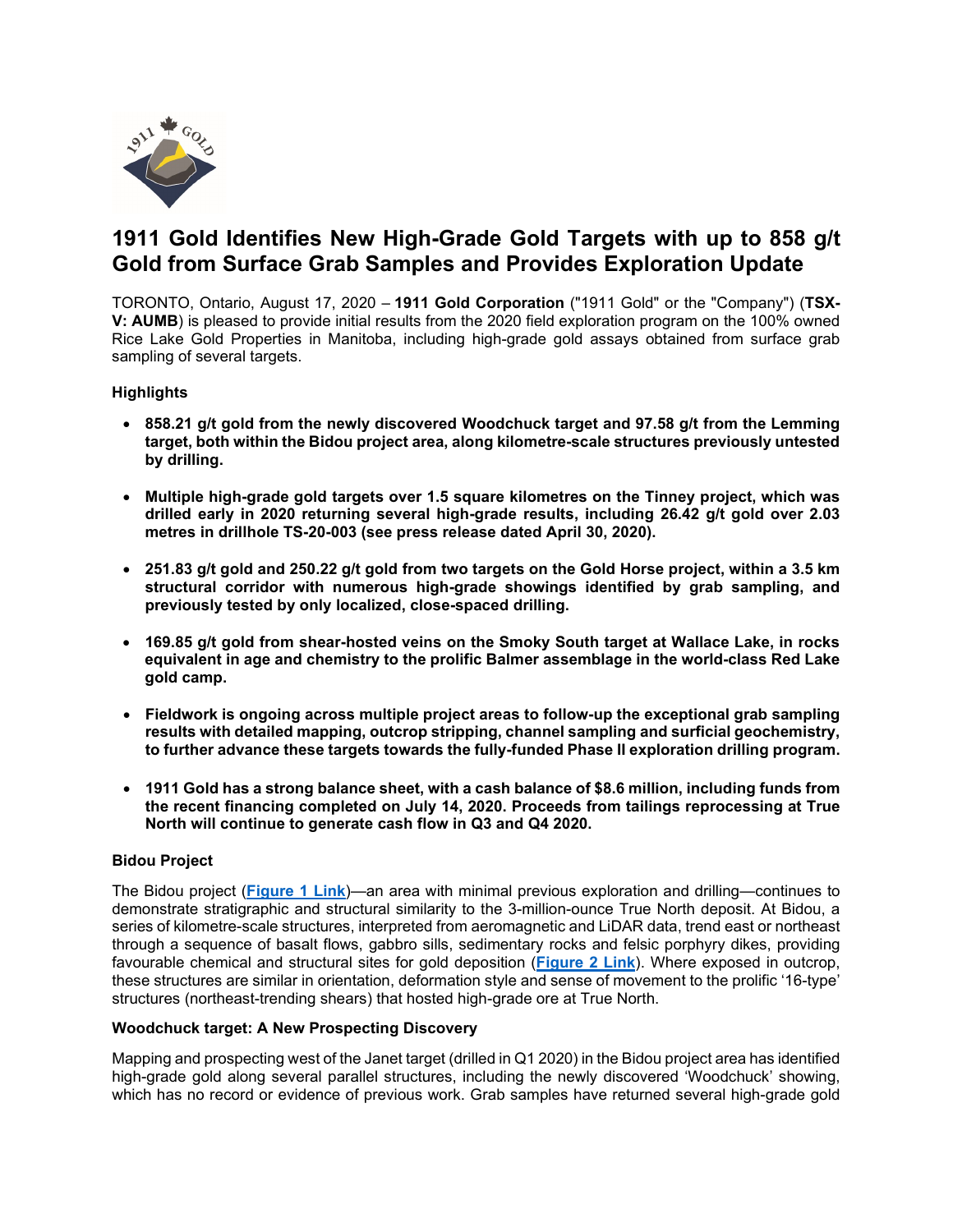values, including up to 858.2 g/t Au from shear veins, 47.6 g/t Au from breccia veins, and 21.2 g/t Au from extension veins (Table 1). Notably, the showing includes sub-horizontal extension veins, which are also present at True North and indicate extremely high fluid pressures in the mineral system.

"The exciting new Woodchuck showing, discovered by a 1911 Gold mapping crew in the Bidou project area, clearly demonstrates the value of systematic 'boots-on-the-ground' exploration", stated Scott Anderson, VP Exploration at 1911 Gold. "Apparently undetected by historical prospecting as a result of previous flooding by a beaver pond, Woodchuck was discovered on the margin of a drift-covered bedrock lineament, interpreted from aeromagnetic and LiDAR data to represent a prospect-scale shear structure".

Quartz-tourmaline veins at the showing are hosted by felsic porphyry and include steep shear veins and flat (sub-horizontal) extension veins (**[Figure 3](https://www.1911gold.com/_resources/news/AUMB-NR-August-2020_Figure-3.pdf) Link**), defining a metres-scale stockwork with local pyrite, chalcopyrite and coarse visible gold. The stockwork transitions into tourmaline-matrix breccia towards the footwall. Hand stripping and detailed mapping has been completed on available outcrops, as well as limited channel sampling of suitably oriented outcrop surfaces (generally yielding anomalous gold values). The next step will involve conducting surficial geochemistry over this area to identify the most prospective portions of this structure for drill targeting.

|                                                                                                                                                           |        |                |                 |                    |                         | <b>True North</b>  | <b>Actlabs</b>     | <b>Actlabs</b>     |
|-----------------------------------------------------------------------------------------------------------------------------------------------------------|--------|----------------|-----------------|--------------------|-------------------------|--------------------|--------------------|--------------------|
| Project                                                                                                                                                   | Sample | <b>Easting</b> | <b>Northing</b> | Target/vein        | Vein type               | <b>FA-GRAV</b>     | <b>FA-GRAV</b>     | FA-MS              |
|                                                                                                                                                           |        |                |                 |                    |                         | $(g/t \text{ Au})$ | $(g/t \text{ Au})$ | $(g/t \text{ Au})$ |
| Bidou                                                                                                                                                     | R12167 | 335681         | 5638441         | Janet South*       | <b>Extension vein</b>   | 11.42              |                    |                    |
|                                                                                                                                                           | R12221 | 334623         | 5638346         | Lemming*           | Shear vein              | 97.58              |                    |                    |
|                                                                                                                                                           | R12144 | 335808         | 5637852         | <b>Bidou South</b> | Shear vein              | 5.07               |                    |                    |
|                                                                                                                                                           | R12153 | 334941         | 5638478         | Woodchuck*         | Stockwork veins         | 11.07              | 11.30              |                    |
|                                                                                                                                                           | R12160 | 334908         | 5638492         | Woodchuck*         | Stockwork veins         | 858.21             |                    | 799.0              |
|                                                                                                                                                           | R12170 | 334957         | 5638457         | Woodchuck*         | <b>Extension veins</b>  | 7.61               | 21.20              |                    |
|                                                                                                                                                           | R12179 | 334943         | 5638478         | Woodchuck*         | Breccia vein            |                    | 47.60              |                    |
| Tinney                                                                                                                                                    | R13006 | 340429         | 5637968         | <b>Black Bear</b>  | Shear vein (muck pile)  | 32.98              |                    |                    |
|                                                                                                                                                           | R13059 | 339885         | 5636792         | Marten             | Shear vein              | 16.35              |                    |                    |
|                                                                                                                                                           | R12939 | 340706         | 5637318         | Madeline           | Shear vein              | 67.95              |                    |                    |
|                                                                                                                                                           | R12985 | 340728         | 5637329         | Madeline           | Shear vein (muck pile)  | 95.93              |                    |                    |
|                                                                                                                                                           | R13084 | 341363         | 5638238         | Victor             | Shear vein              | 11.62              |                    |                    |
|                                                                                                                                                           | R13086 | 341363         | 5638244         | Victor             | Shear vein (fold hinge) | 21.22              |                    |                    |
| Currie's<br>Landing                                                                                                                                       | R13639 | 702275         | 5665281         | Unnamed*           | Shear veins             | 0.34               |                    |                    |
|                                                                                                                                                           | R13667 | 694388         | 5665288         | Unnamed*           | Shear vein              | 0.79               |                    |                    |
| Gold Horse                                                                                                                                                | R12586 | 297101         | 5660681         | Eleanor            | Shear vein (muck pile)  | 250.22             |                    |                    |
|                                                                                                                                                           | R12607 | 299655         | 5659630         | Iron Horse East    | Shear vein              | 75.87              |                    |                    |
|                                                                                                                                                           | R12716 | 299666         | 5659622         | Iron Horse East    | Shear vein              | 93.22              |                    |                    |
|                                                                                                                                                           | R12603 | 299079         | 5659884         | Iron Horse West    | Shear vein (muck pile)  | 32.74              |                    |                    |
|                                                                                                                                                           | R12618 | 299078         | 5659880         | Iron Horse West    | Shear vein              | 251.83             |                    |                    |
| Poundmaker                                                                                                                                                | R13462 | 306584         | 5664135         | Osprey             | Shear vein              | 9.74               |                    |                    |
|                                                                                                                                                           | R13464 | 306586         | 5664135         | Osprey             | Shear vein              | 6.48               |                    |                    |
| <b>Wallace Lake</b>                                                                                                                                       | R14034 | 331558         | 5657909         | Crown 10           | Shear vein (muck pile)  | 21.50              |                    |                    |
|                                                                                                                                                           | R13919 | 331749         | 5657150         | Higrade #1         | Shear vein (muck pile)  | 42.27              |                    |                    |
|                                                                                                                                                           | R13957 | 331746         | 5657147         | Higrade #1         | Shear vein              | 31.27              |                    |                    |
|                                                                                                                                                           | R13862 | 332282         | 5656289         | <b>Smoky East</b>  | Shear vein              | 55.54              |                    |                    |
|                                                                                                                                                           | R13866 | 332028         | 5655991         | Smoky South        | <b>Extension vein</b>   | 6.89               |                    |                    |
|                                                                                                                                                           | R13960 | 332185         | 5656028         | Smoky South        | Shear vein              | 31.23              |                    |                    |
|                                                                                                                                                           | R13961 | 332187         | 5656029         | Smoky South        | Shear vein              | 169.85             |                    |                    |
|                                                                                                                                                           | R13873 | 334916         | 5655718         | Unnamed            | Shear vein              | 27.05              |                    |                    |
|                                                                                                                                                           | R13874 | 334914         | 5655718         | Unnamed            |                         | 46.53              |                    |                    |
|                                                                                                                                                           |        |                |                 |                    | Shear vein (muck pile)  |                    |                    |                    |
| Abbreviations: FA-GRAV, Fire Assay-Gravimetric; FA-MS, Fire Assay-Metallic Screen<br>Asterisk (*) following Target/vein name indicates new gold discovery |        |                |                 |                    |                         |                    |                    |                    |

#### **Table 1: Assay highlights from 2020 grab sampling in each of the project areas**

UTM coordinates for the Currie's Landing project are NAD83, Z14N; all others are NAD83, Z15N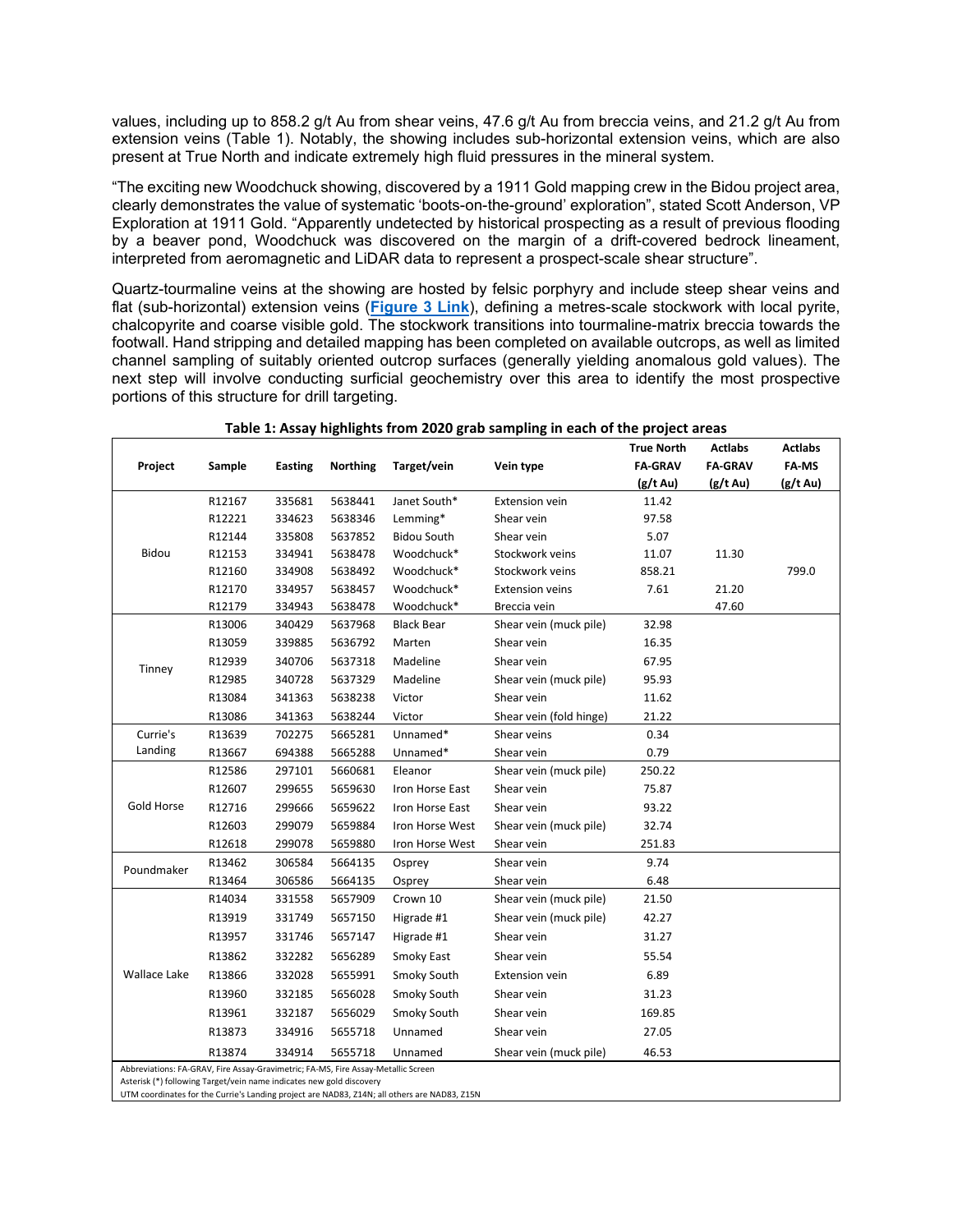*Note: the reader is cautioned that grab samples are selective by nature and subject to sampling bias, and therefore should not be considered representative of the gold grade of the corresponding vein.*

## **Tinney Project**

The geology of the Tinney project area is analogous to the 60-million-ounce Kalgoorlie Gold Field of the Archean Yilgarn craton in Western Australia, with a thick sequence of iron-rich basalt flows, gabbro sills and siliceous sedimentary units, cut by felsic porphyry intrusions, and occupying the hinge of the regionalscale fold (Beresford Lake anticline), which is partially dismembered by faults and shears (Figure 2). The Gunnar porphyry cuts favourable stratigraphy for 2.5 kilometres along strike and represents a highly prospective setting for vein emplacement, analogous to the 10-million-ounce Sigma–Lamaque deposit in the Val-d'Or camp of the Abitibi greenstone belt in Quebec, Canada.

Fieldwork at Tinney is focused on kilometre-scale structures in the core and southern limb of the Beresford Lake anticline, along the trend and to the west of the Gunnar porphyry, thus expanding the mapping, prospecting and surficial geochemistry coverage to the south and west of the area worked in 2019. Grab sampling of shear veins in historical prospect pits indicates localized high-grade gold in multiple structures (Figure 2), including 32.98 g/t Au from the Black Bear vein, 16.35 g/t Au from the Marten vein, 95.93 g/t Au from the Madeline vein, and 21.22 g/t Au from the Victor vein (Table 1). Outcrop stripping, mapping and surficial geochemistry continue in these areas to define priority drill targets within these structural trends.

### **Other Project areas**

The Company continues to receive strongly encouraging results from ongoing fieldwork on projects elsewhere within the Rice Lake exploration properties. At both the Gold Horse and Poundmaker projects (Figure 1), geological mapping within granodiorite-tonalite plutons has defined networks of intersecting brittle-ductile shears with local high-grade gold hosted by shear veins (e.g., Osprey, Iron Horse East, Iron Horse West and Eleanor; Table 1). The geometry, style and sense of movement of these shears is identical to structures in the True North mine, suggesting they formed in a similar stress field over the same time periods. Ongoing work is focused on 3D modeling of the shear networks and surficial geochemistry to define drill targets within kilometre-scale structural corridors in both project areas.

At Wallace Lake (Figure 1), geological mapping and verification sampling of historical showings shows that high-grade gold occurrences are largely concentrated in the hinge and southern limb of a regional-scale fold (syncline) defined by a sequence of quartzite, iron formation, komatiite and iron-rich basalt that is equivalent in age to the prolific Balmer assemblage in the adjacent Red Lake gold camp. Reconnaissance mapping and prospecting has identified two areas for follow-up surficial geochemistry, to begin advancing this project towards drill targeting.

The Currie's Landing project (Figure 1) is a true greenfield exploration play in the Rice Lake belt, having seen negligible exploration for gold, in part due to limited outcrop in key areas. Reconnaissance mapping and prospecting in 2020 has identified anomalous gold in several locations separated by large swaths of no bedrock exposure, suggesting significant, historically overlooked potential. Fieldwork is ongoing, extending into the poorly-accessible southern portion of the project area, adjacent to the crustal-scale fault that defines the south margin of the Rice Lake belt.

At the Wanipigow East project (Figure 1), ground magnetic and VLF-EM surveys are in progress to constrain drillhole placement on a newly-identified IP chargeability anomaly associated with tightly folded iron formation within the crustal-scale Wanipigow Fault.

### **2020 Field Exploration Program**

The 2020 field exploration program commenced in May with the objective to advance targets identified in 2019 and identify compelling new drill targets for the Company's fully-funded Phase II exploration drilling program, planned for Q4 2020 and Q1 2021. Field crews were mobilized to the True North site in stages, in compliance with Public Health Orders and with strict adherence to comprehensive policies and procedures implemented by the Company to mitigate the spread of COVID-19. The Company reports that there are no issues related to COVID-19 at the True North site.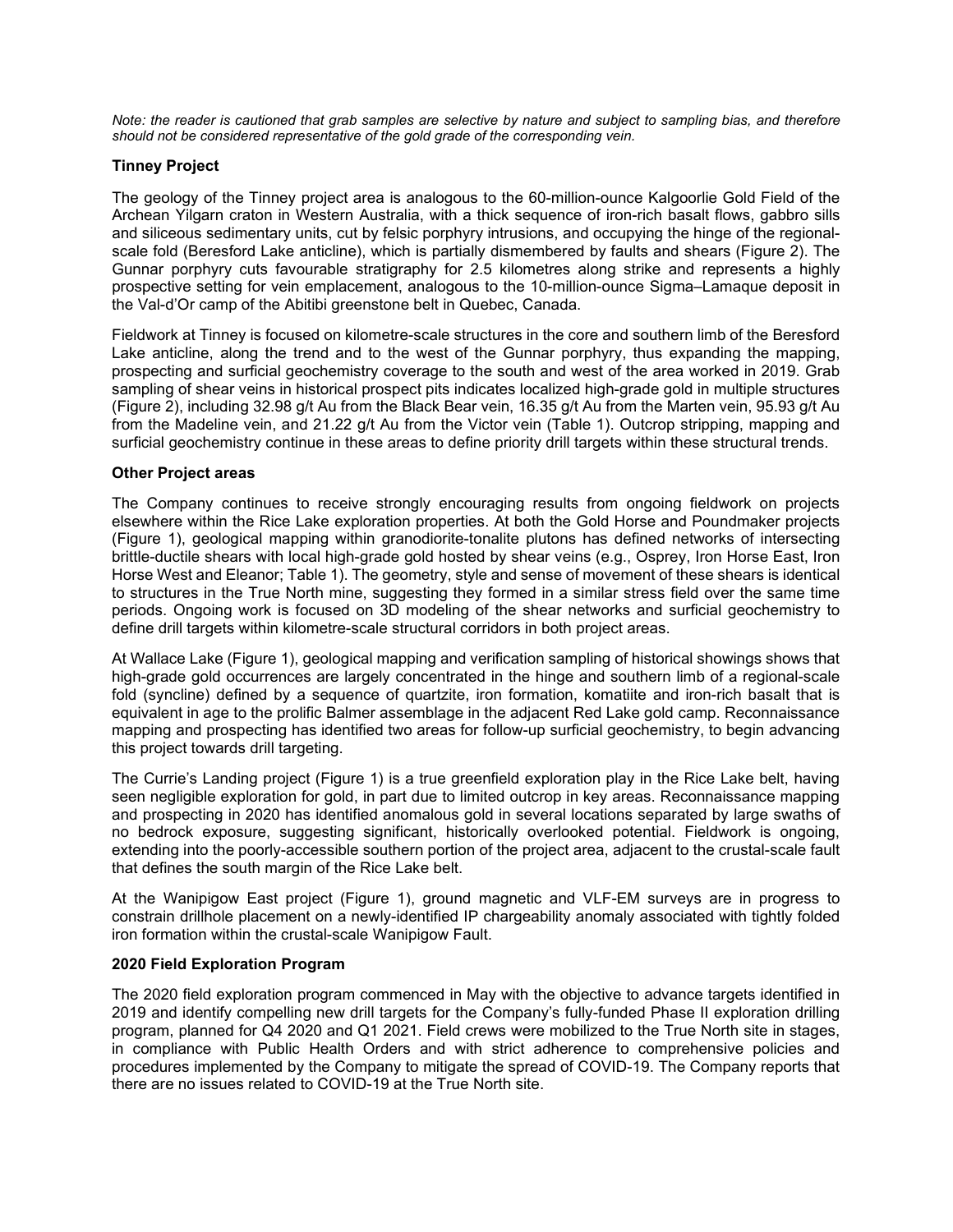The successful Phase I exploration drilling program, completed in March 2020, tested structural targets in the Bidou and Tinney project areas, yielding high-grade gold intercepts in first pass drilling on several targets (*see news releases dated January 30, 2020, April 30, 2020 and May 20, 2020 for previous drilling results from this program*). The Phase II program is planned to include 10,000 metres of drilling to follow up results from Phase I in the Tinney and Bidou project areas, and 8,000 metres to test new targets in other project areas.

Priority project areas for the 2020 field exploration program—Bidou and Tinney—have advanced significantly in the past 12 months and continue to yield exciting new results, as demonstrated by the Woodchuck discovery. Field exploration will continue over the next several months in all project areas, with emphasis on infilling and expanding the surficial geochemistry coverage to prioritize drill targets.

## **QA/QC Protocols**

Sample handling, preparation and analysis are monitored through the implementation of formal chain-ofcustody procedures and quality assurance/quality control programs designed to follow industry best practices. Grab samples from surface exploration are assayed at the True North laboratory using industrystandard Pb-collection fire assay on 30 g aliquots with a gravimetric finish. For internal check purposes, coarse rejects from select grab samples are submitted to Activation Laboratories Ltd. in Ancaster, Ontario, for crushing to 80% passing 2.0 mm, riffle splitting to obtain 250 g aliquots, and pulverizing to 95% passing 106 microns. Pulps are analyzed by a 30 g fire assay with a gravimetric finish. Select samples with visible or high-grade gold are also analyzed by metallic screen assay at Activation Laboratories Ltd., with the weighted average of gold for the entire sample reported, based on fire assays of the screen oversize and undersize fractions. Certified standards and non-certified blanks are inserted into the sample stream at regular intervals, such that QA/QC accounted for about 10% of the total samples. Results are routinely evaluated for accuracy, precision and contamination.

## **Qualified Person Statement**

Technical information in this news release has been reviewed and approved by Dr. Scott Anderson, Ph.D., P.Geo., the Company's Vice President, Exploration, and Qualified Person as defined by Canadian National Instrument 43-101 – Standards of Disclosure for Mineral Projects.

## **About 1911 Gold Corporation**

1911 Gold is a junior explorer that holds a highly prospective, consolidated land package totalling 53,804 hectares within and adjacent to the Archean Rice Lake greenstone belt in Manitoba, and also owns the True North mine and mill complex at Bissett, Manitoba, where it is reprocessing historic tailings on a seasonal basis. 1911 Gold believes its land package is a prime exploration opportunity, with potential to develop a mining district centred on its True North facility. The Company also owns the Tully and Denton-Keefer projects near Timmins, Ontario, and intends to focus on both organic growth opportunities and accretive acquisition opportunities in North America.

1911 Gold's True North complex and exploration land package are located within the traditional territory of the Hollow Water First Nation, signatory to Treaty No. 5 (1875-76). 1911 Gold looks forward to maintaining open, co-operative and respectful communication with the Hollow Water First Nation in order to build mutually beneficial working relationships.

ON BEHALF OF THE BOARD OF DIRECTORS

Ron Clayton President and CEO

### **For further information, please contact:**

Scott Anderson, Ph.D., P.Geo